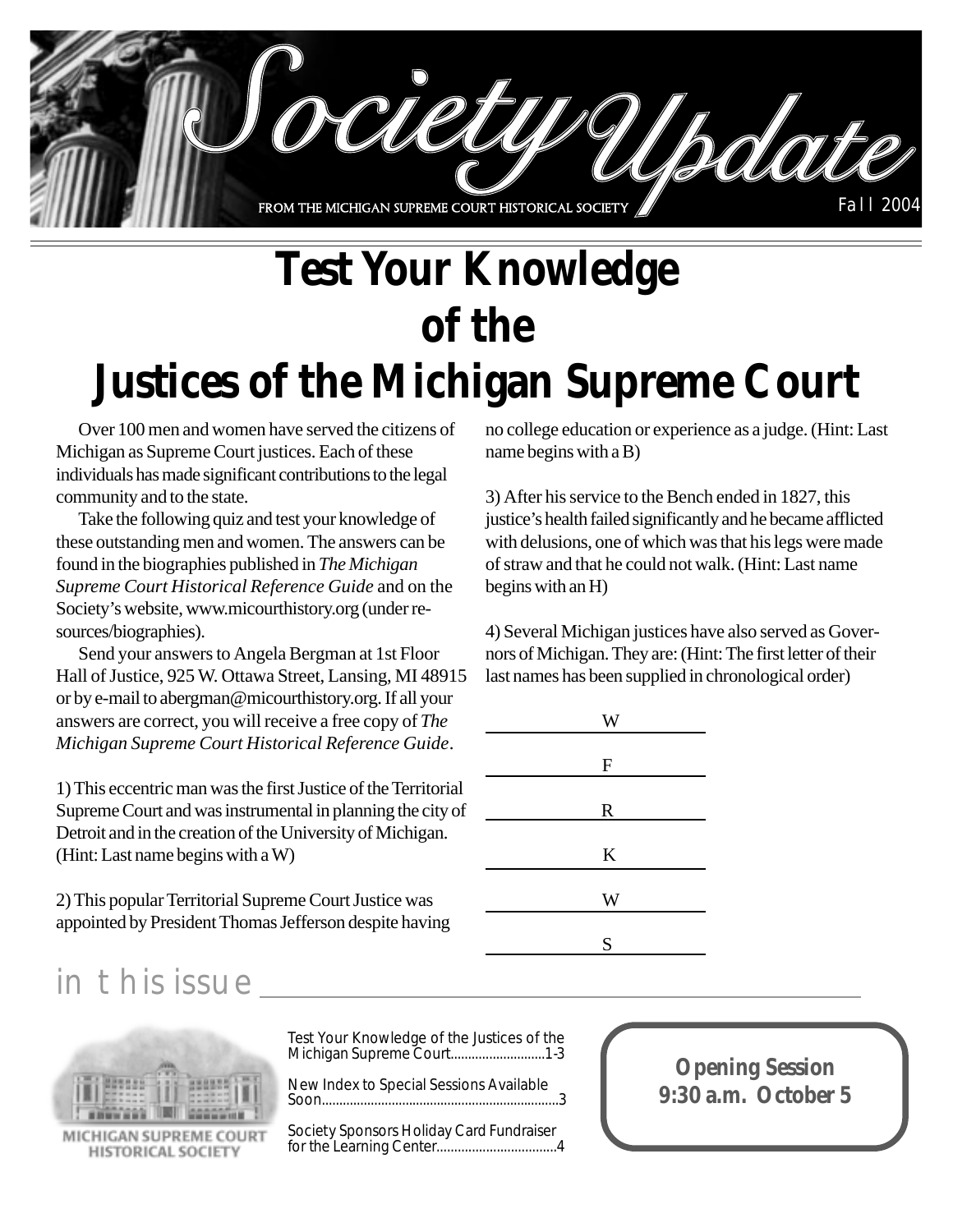5) This justice was the first Chief Justice of the Michigan Supreme Court. His personal life bears noting in that he left his wife behind in New York when he moved to Michigan in 1821. As the story goes, after not hearing from him in a number of years she equipped herself with a horse and wagon and came to Michigan to find him. She did find him, struggling with debt, and promptly turned around and went back to New York. (Hint: Last name begins with an F)

6) It was said of this popular justice, who won election to the Court after receiving all but five votes in his district, that "criminals themselves have repeatedly testified of their esteem and love for him". (Hint: Last name begins with  $a(G)$ 

7) After resigning from the Bench in 1857, this justice served as Consul to the Sandwich Islands, headquartered in Honolulu, Hawaii. Upon his return to Marshall, Michigan, he built "Honolulu House", which now serves as headquarters for the Marshall Historical Society. (Hint: Last name begins with a P)

8) This justice, who served the Court from 1852 until 1857, effectively died of a scratched finger. (Hint: Last name begins with a J)

9) The only father and son pair who have both served on the Michigan Supreme Court. (Hint: Last names begin with a W)



Father (above) and son(right) both served on the Michigan Supreme Court.



10) This justice began teaching school at the age of 13 in order to support his family. He was later the victim of the plot of a young lady who mistook a comment of his for a marriage proposal. When he explained that he had not intended to propose, she threatened to sue him for breach of promise. To avoid the legal battle, he conceded and married her; the marriage ended in divorce some years later. (Hint: Last name begins with a C)

11) This Irish-born justice immigrated to the United States at 16. He attended the University of Michigan's Law school and eventually served on the Court with two of his former instructors. (Hint: Last name begins with an M)

12) This justice, a Civil War amputee, is thought to be the first Michigan-born man to serve on the Court. (Hint: Last name begins with an M)

13) In 1863, this future justice raised Michigan's first African American Infantry Unit and served with the unit until the end of the Civil War. (Hint: Last name begins with  $a C$ )

14 ) This justice avoided the limelight at all costs. It is said that during five campaigns for various political office, he never made a political speech. (Hint: Last name begins with a B)

15) Dieing of illness shortly after his appointment to the Court, this justice served the Court for only six weeks. (Hint: Last name begins with an F)

16) This justice was given the decoration of Legion of Honor by the government of France in token of that country's gratitude for a great and voluntary service – researching and gathering one of the most complete and unique libraries in the world on the life of Emperor Napoleon I. (Hint: Last name begins with a W)

17) This justice was awarded the Croix de Guerre by the French government for his service in World War I, having been wounded in battle three times and gassed once. (Hint: Last name begins with a T)

18) This justice amputated his own right leg after being injured in a World War I battle. (Hint: Last name begins with a K)

19) This justice was the first man to win a seat on the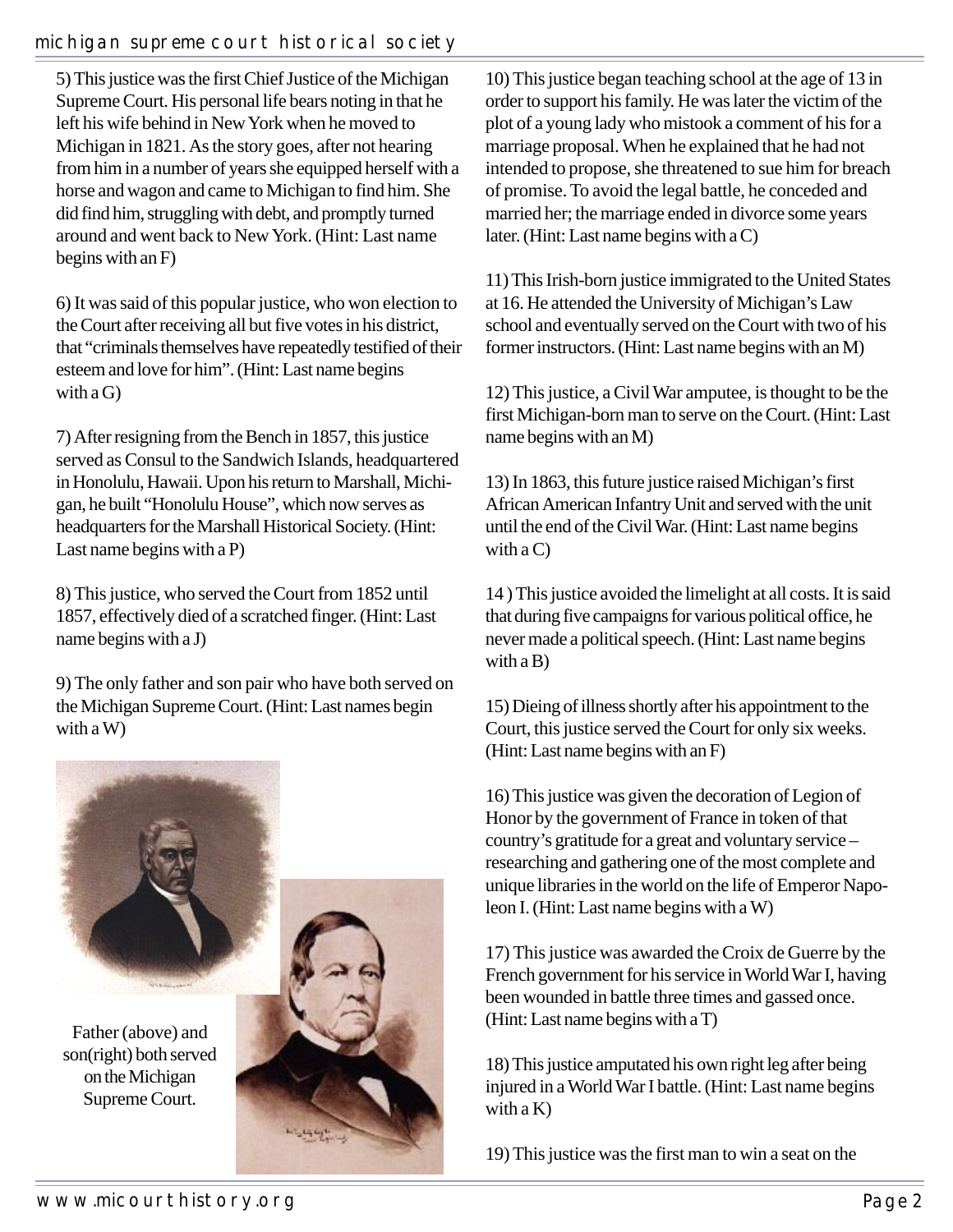Court by defeating an incumbent in an election. His campaign was deemed a "postcard" campaign because he sent all his friends postcards asking them to vote for him. He credited his "many friends" for his victory. (Hint: Last name begins with an R)

20) This justice's official court portrait is historically inaccurate; he is holding a copy of a book that would not be published for 17 years after his service on the Court had concluded. (Hint: Last name begins with a B)



21) Although he served on the Court for only a short time, this justice is famous for having written several novels based on actual cases, one of which was turned into an Academy Award nominated film. (Hint: Last name begins with a V)

22) These two justices shared the same first and last name. Because they served together, they were given nicknames based on their middle initials; one was called Thomas the Good and the other Thomas the Mighty.

23) This justice was the first African American to serve on the Michigan Supreme Court. (Hint: Last name begins with an S)

24) This justice, who was the youngest man to serve as Chief Justice of the Michigan Supreme Court, founded a Lansing law school. (Hint: Last name begins with a B)

25) This Canadian-born man received the Purple Heart before his 19<sup>th</sup> birthday; he lost both of his legs after volunteering to identify and clear land mines on the battlefields of France during World War II. (Hint: Last name begins with an S)

26) This justice, who was known for his signature green and white polka dot bow tie, was nicknamed "Soapy" since his maternal grandfather was the founder of a line of shaving lotions. (Hint: Last name begins with a W)

27) This justice had the privilege of meeting Franklin D. Roosevelt and Herbert Hoover as a child due to her mother's position as Chief of the Department of Justice responsible for the provisions of the Volstead Act. She later became the first female justice of the Michigan Supreme Court. (Hint: Last name begins with a C)

28) This justice was the first Hispanic-American woman to be elected to a state Supreme Court. (Hint: Last name begins with an R)

| Your copy of the new |  |                                  |
|----------------------|--|----------------------------------|
|                      |  | <i>index</i> to Special sessions |
|                      |  | will soon be in the mail!        |

Every member of the Historical Society will receive a complimentary copy of an updated version of the *Index to Special Sessions* in the Fall of 2004. To order additional copies, contact Angela Bergman at the Historical Society office.

This 700+ page volume will feature:

• A chronological index to special sessions grouped by ceremony and listing the date, honoree, occasion, volume and page number of the *Michigan Reports* in which it can be found

• A list of speakers at each ceremony

• An alphabetical index grouped by name of the speaker and onoree

• A chronological listing of Justices and Chief Justices and their terms of service

• Full transcripts of every special session of the Michigan Supreme Court since 1988 - all of the special sessions in which the Society has been involved

The included ceremonies of the Michigan Supreme Court provide a unique and personal history of the Court and some of Michigan's most distinguished citizens. Most ceremonies are memorials or portrait presentations in which family, friends, jurists, government officials, and members of the bar, through eulogies and tributes, give concise and interesting accounts of the honorees' lives.